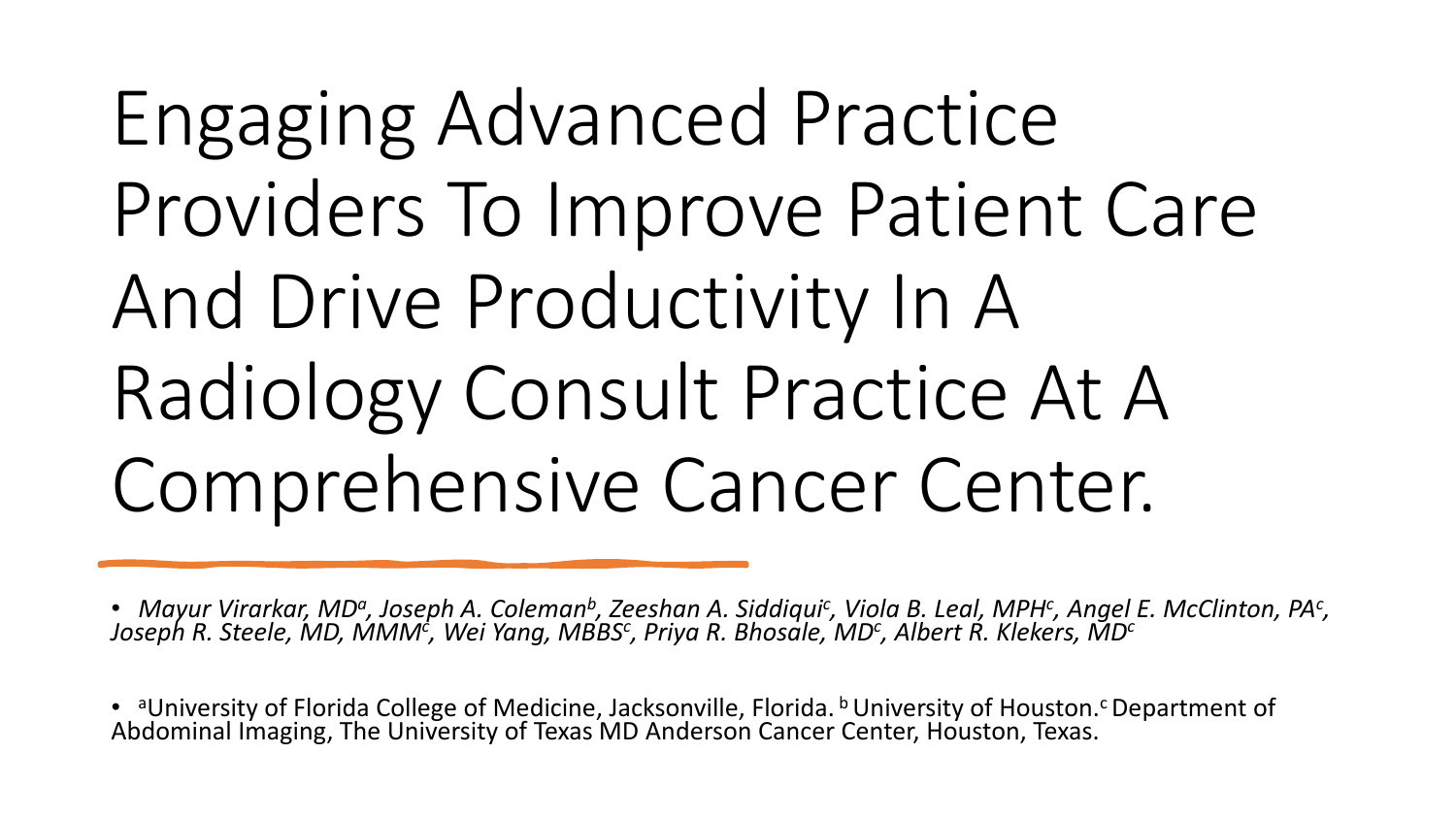# **Objective**

• The purpose of this study was to evaluate if addition of (APPs) to an abdominal radiology consult service would improve the efficiency and patient care.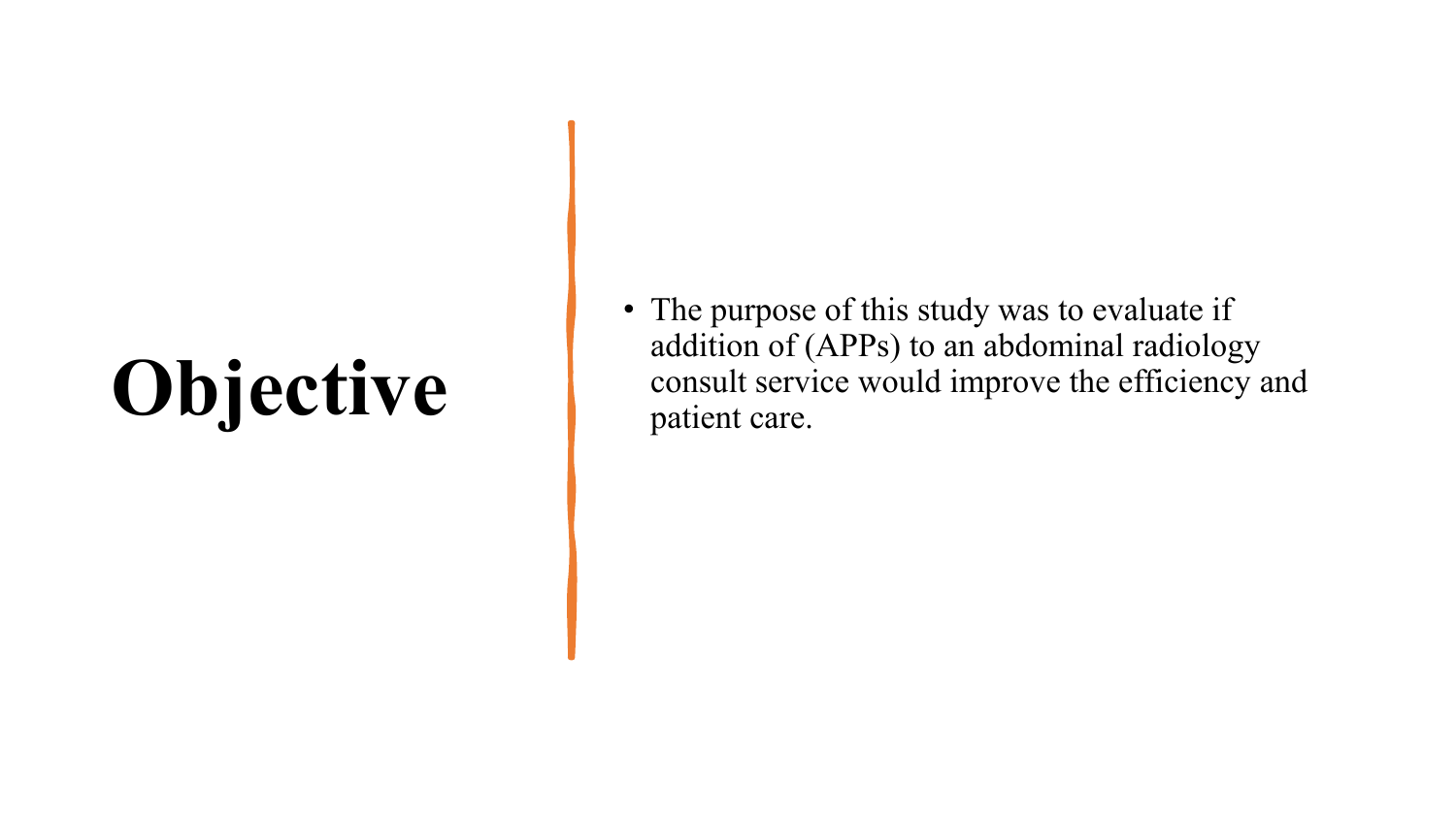## **Material and Methods**

- The radiologist productivity and patient care was recorded for a total of 6 months, 3 months prior and 3 months after integration of APPs into our abdominal radiology consult service.
- RVUs/ shift were recorded
- Change in billing that occurred during the radiology shift was documented
- The patient care metrics measured were

Prescribed protocol to patient appointment lead time Number of same-day prescribed imaging protocol changes.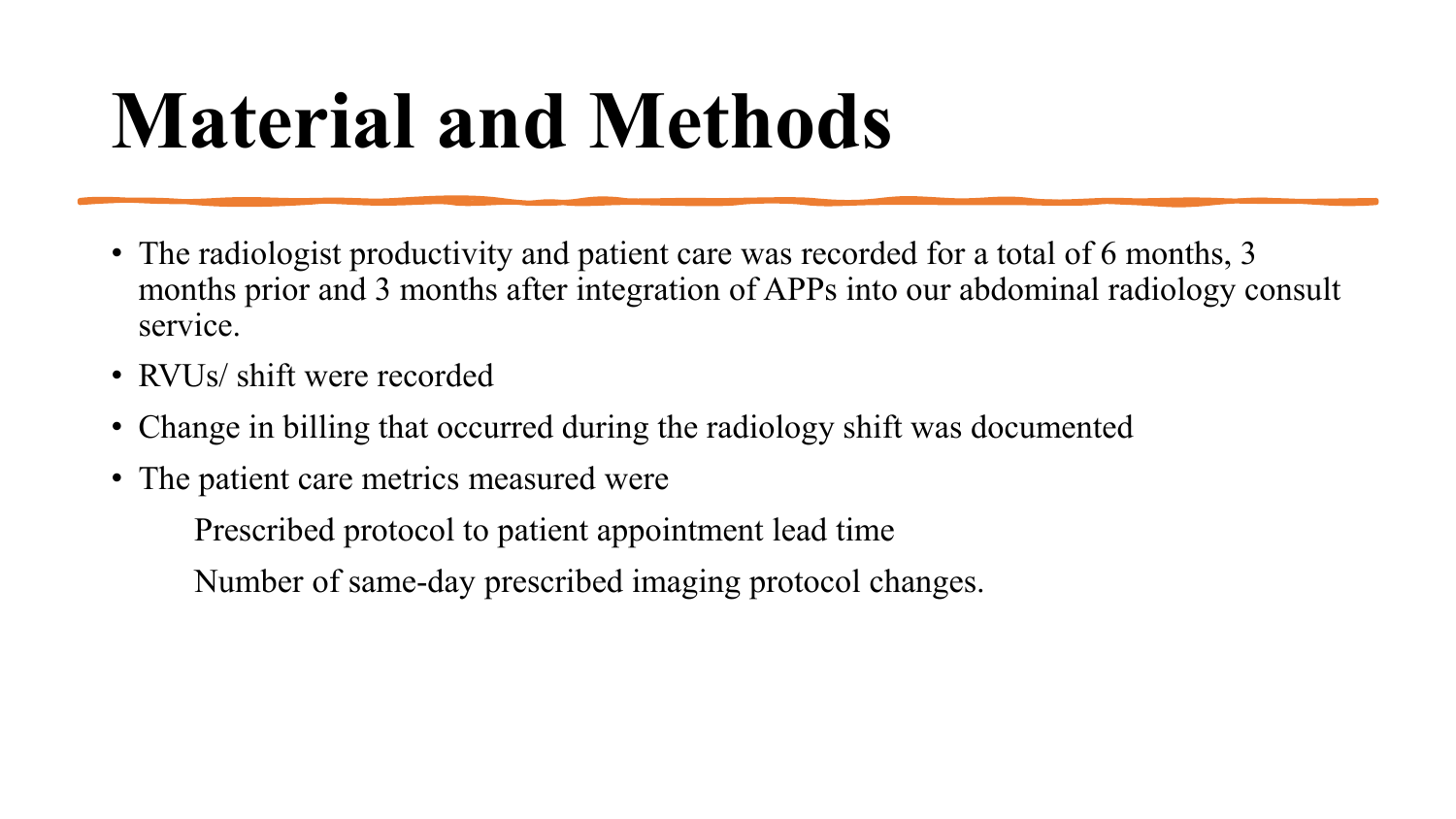• **Fig 1.** This figure shows our abdominal radiology consult service workflow before integration of the APPs. The Radiologist job during this shift was to protocol imaging studies, interpret CT imaging studies from a worklist and answer calls from, nurses, technologist and clinicians. DI-CER, Diagnostic Imaging-Comprehensive Emergency Response. Clinic Station: Institution developed electronic medical record system. Coord: Staff in the radiology CT call center who triage calls.

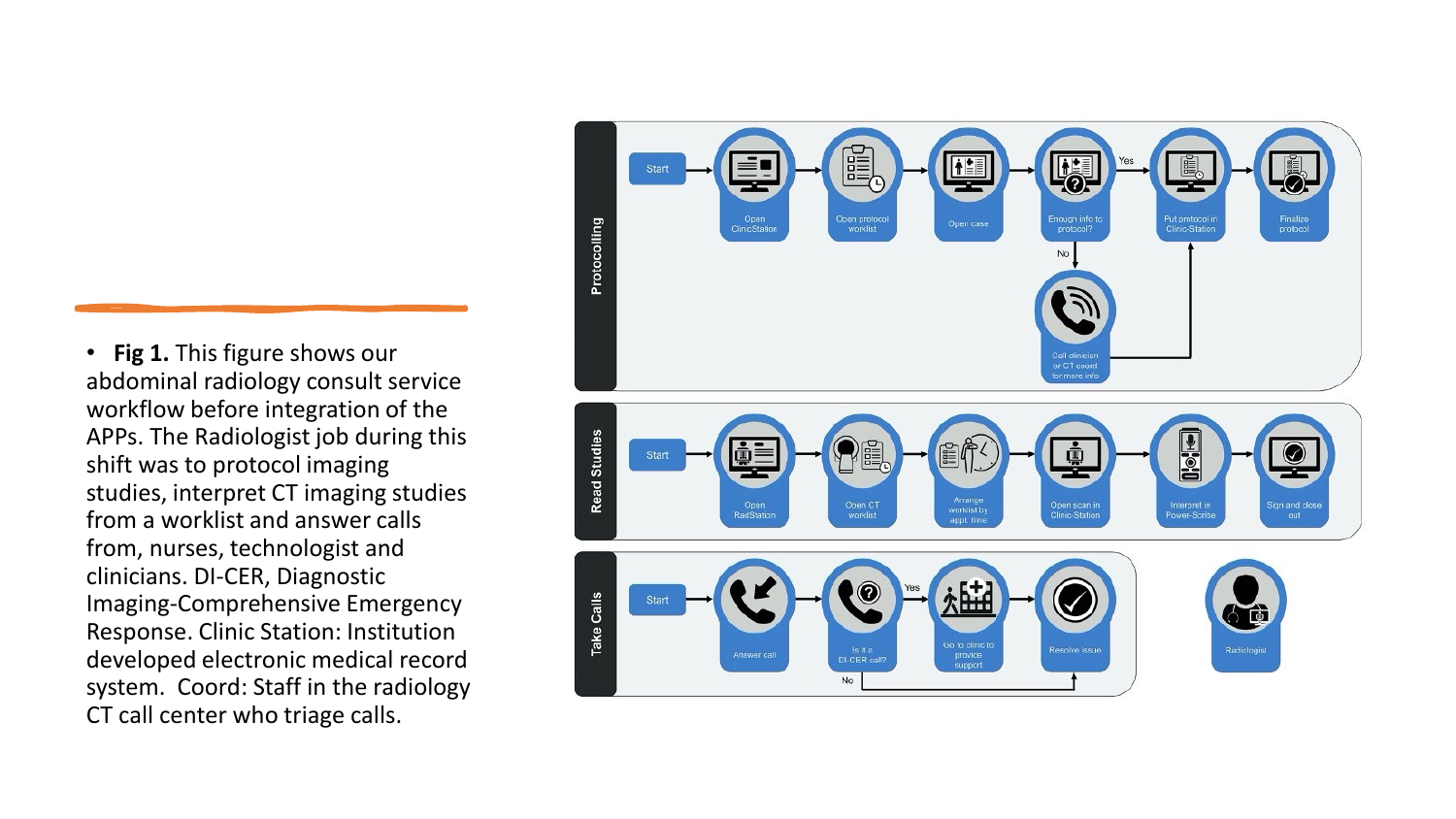• **Fig 2.** This figure shows the change in our abdominal radiology consult service workflow after integration of the APPs. The APPs took over protocolling and answering calls form the nurses and technologists. The calls from clinicians was routed to the radiologist if it was not a protocolling question. The radiologist had more time to interpret imaging studies during the shifts. DI-CER, Diagnostic Imaging-Comprehensive Emergency Response; appt, appointment.

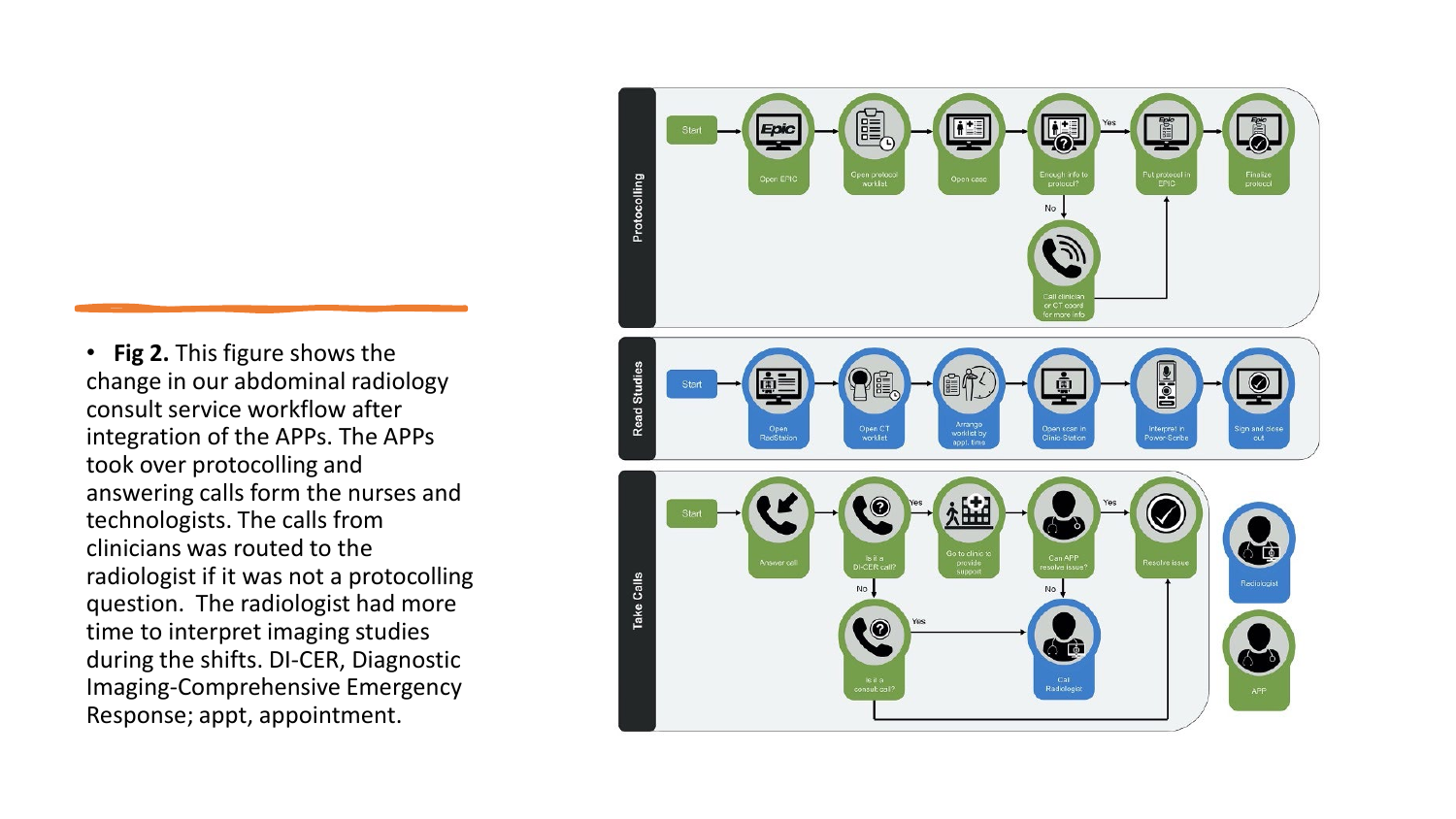#### **Results**

- Significant increases in the mean RVUs/shift  $(15.2 \pm 0.9 \text{ versus } 6.2 \pm 1.8; P = .02)$ , number of studies read per shift (10.1  $\pm$  0.5 versus 4.4  $\pm$  1.5; P = .003), revenue per shift hour (\$756.20  $\pm$  \$55.40 versus \$335.40  $\pm$  \$132.60; P = .007), and protocol prescription to patient appointment lead time (39.3  $\pm$  6.7 days versus 16.3  $\pm$  2.9 days; P = .005) after APP integration into the workflow.
- Significant decreases in the mean prescribed CT (19.3%  $\pm$  0.6% versus 3.3%  $\pm$  0.6%; P = .001) and MRI (11.7%  $\pm$  0.6% versus 8.30%  $\pm$  0.12%; P = .011) protocol changes made on the same days as patient appointments in the post-APP integration workflow.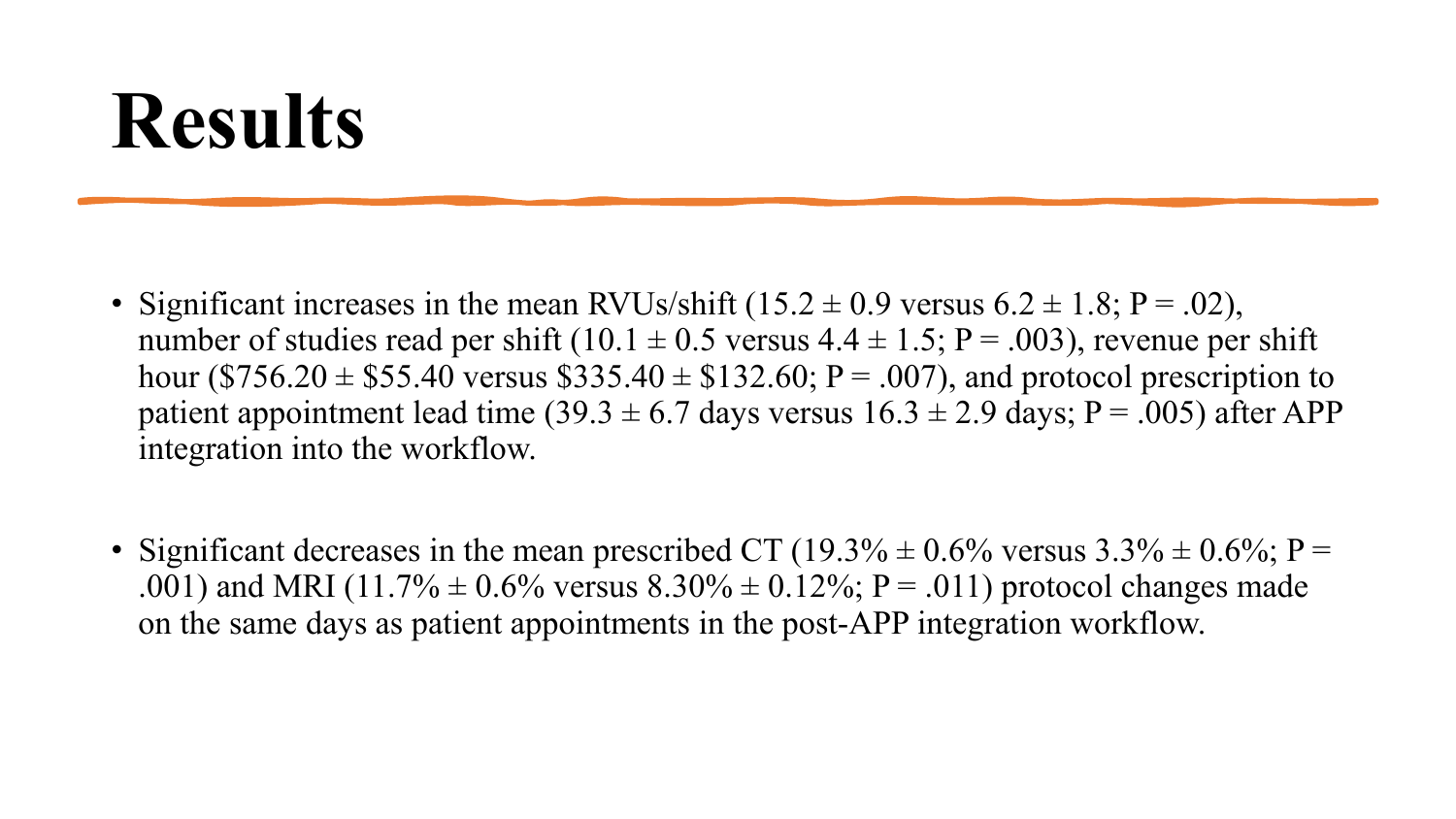• **Fig 3.** Bar graphs with logarithmic trend lines (red) of the number of RVUs per shift, number of studies read per shift, revenue per shift hour, protocol time to appointment time, appointmentday CT protocol changes and appointment-day MRI protocol changes in the pre-APP (blue) and post-APP (green) workflows. The RVUs per shift, number of studies read per shift, revenue per shift hour and protocol time to appointment time, increased showing an upward trend. Appointment-day CT protocol changes and appointment-day MRI protocol changes decreased as the graph shows a downward trend.

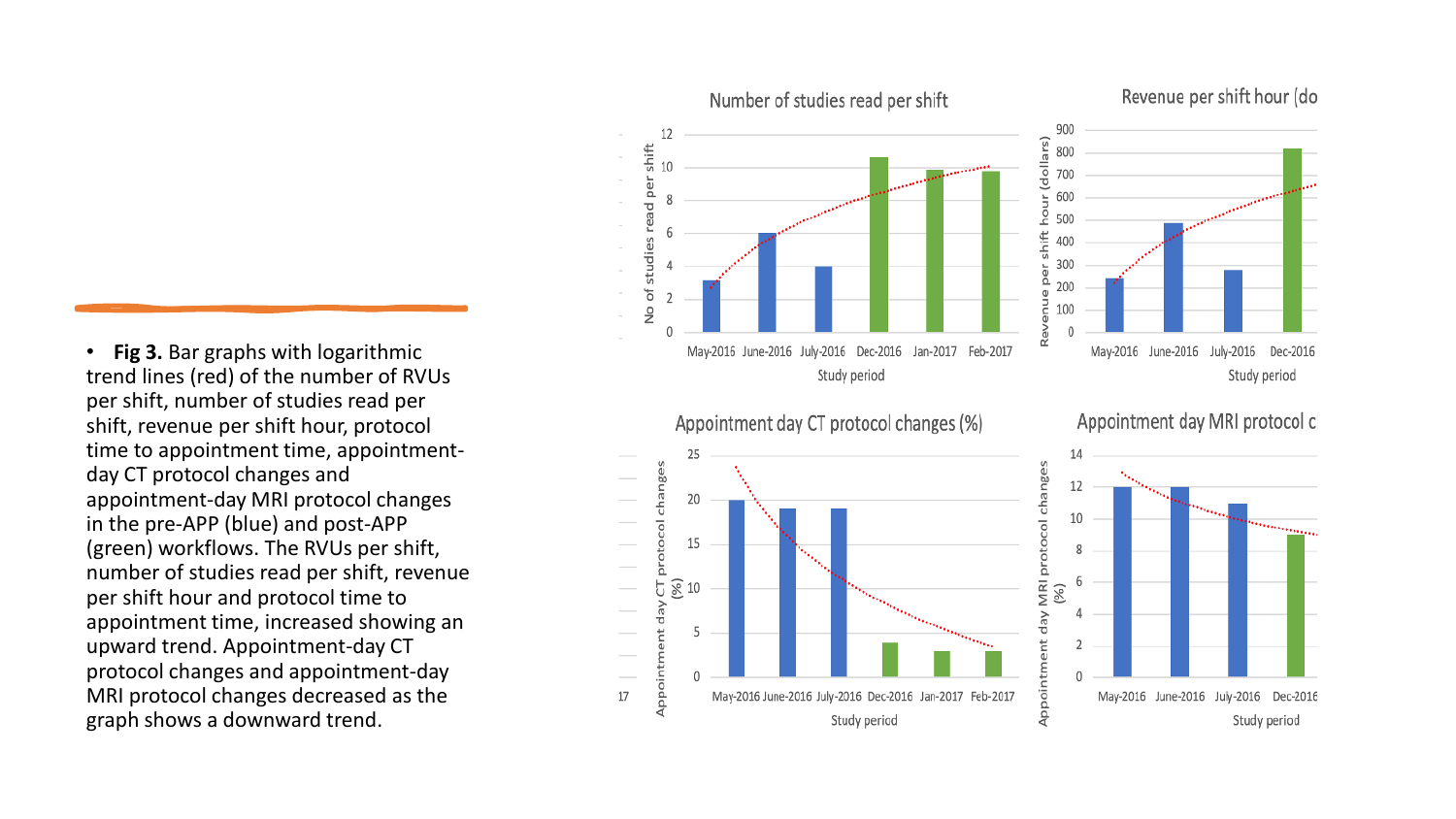#### **Mean** ± **SD**

| <b>Parameter</b>                                           | Pre-APP       | Post-APP                       | P value |
|------------------------------------------------------------|---------------|--------------------------------|---------|
| Revenue per shift hour (dollars)                           | 335.40 $\pm$  | $756.20 \pm$                   | .007    |
|                                                            | 132.60        | 55.40                          |         |
| Number of studies read per shift                           | $4.4 \pm 1.5$ | $10.1 \pm 0.5$                 | .003    |
| to appointment time $16.3 \pm 2.9$<br><b>Protocol</b> time |               | $39.3 \pm 6.7$                 | .005    |
| (days)                                                     |               |                                |         |
| Appointment-day CT protocol changes $19.3 \pm 0.6$         |               | $3.3 \pm 0.6$                  | .001    |
| (%)                                                        |               |                                |         |
| Appointment-day<br><b>MRI</b><br>protocol                  |               | $11.7 \pm 0.6$ $8.30 \pm 0.12$ | .011    |
| changes $(\% )$                                            |               |                                |         |
| <b>Number of RVUs per shift</b>                            | $6.2 \pm 1.8$ | $15.2 \pm 0.9$                 | .020    |

• **Table 1.** Study outcomes in the 3-month periods before (May-July 2016) and after (December 2016- February 2017) APP integration into the abdominal radiology consult service workflow.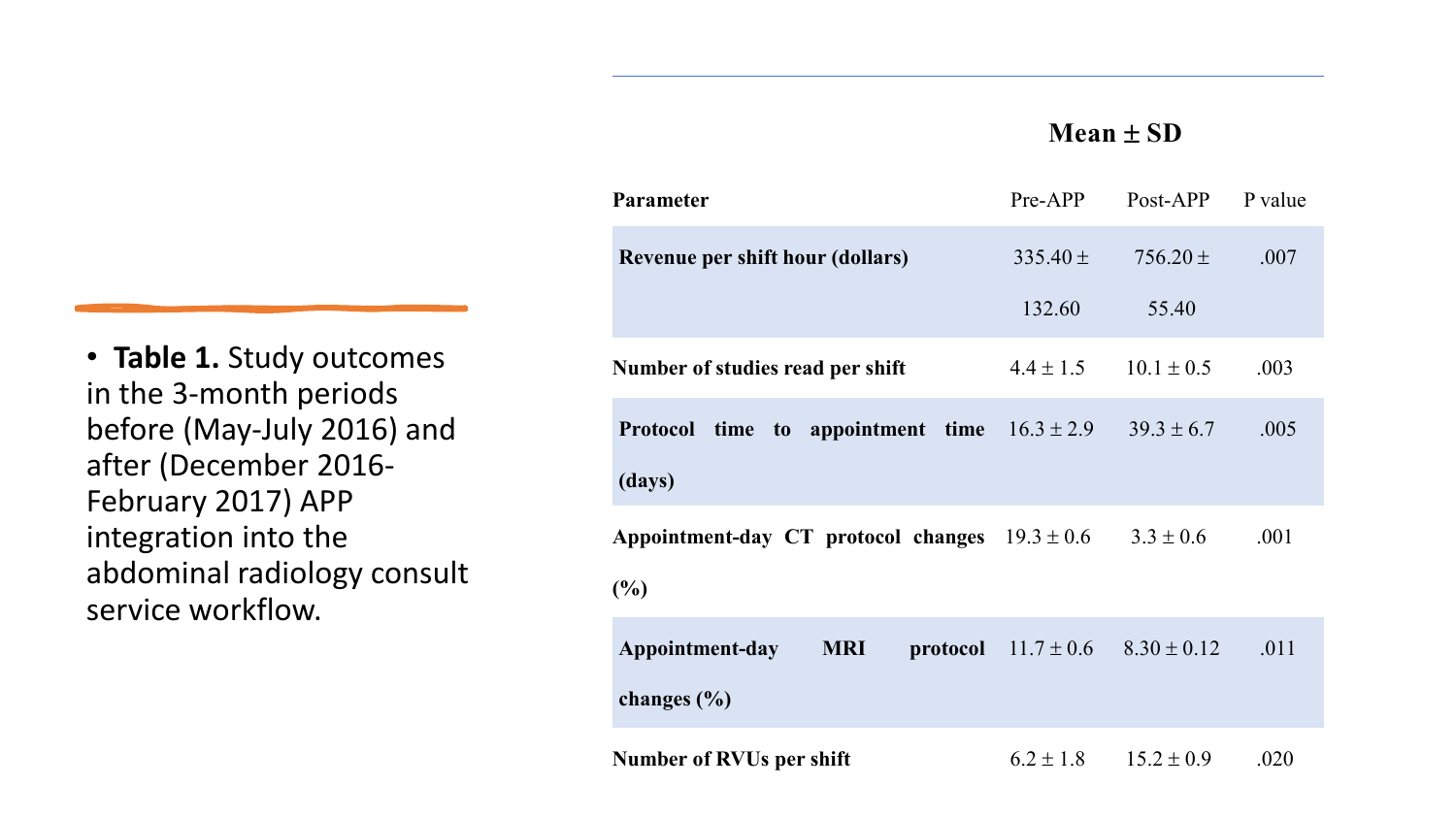### **Conclusion**

These findings suggest that APPs can be effectively integrated into abdominal radiology consult service, increasing the productivity of radiologists and enhancing clinical care.